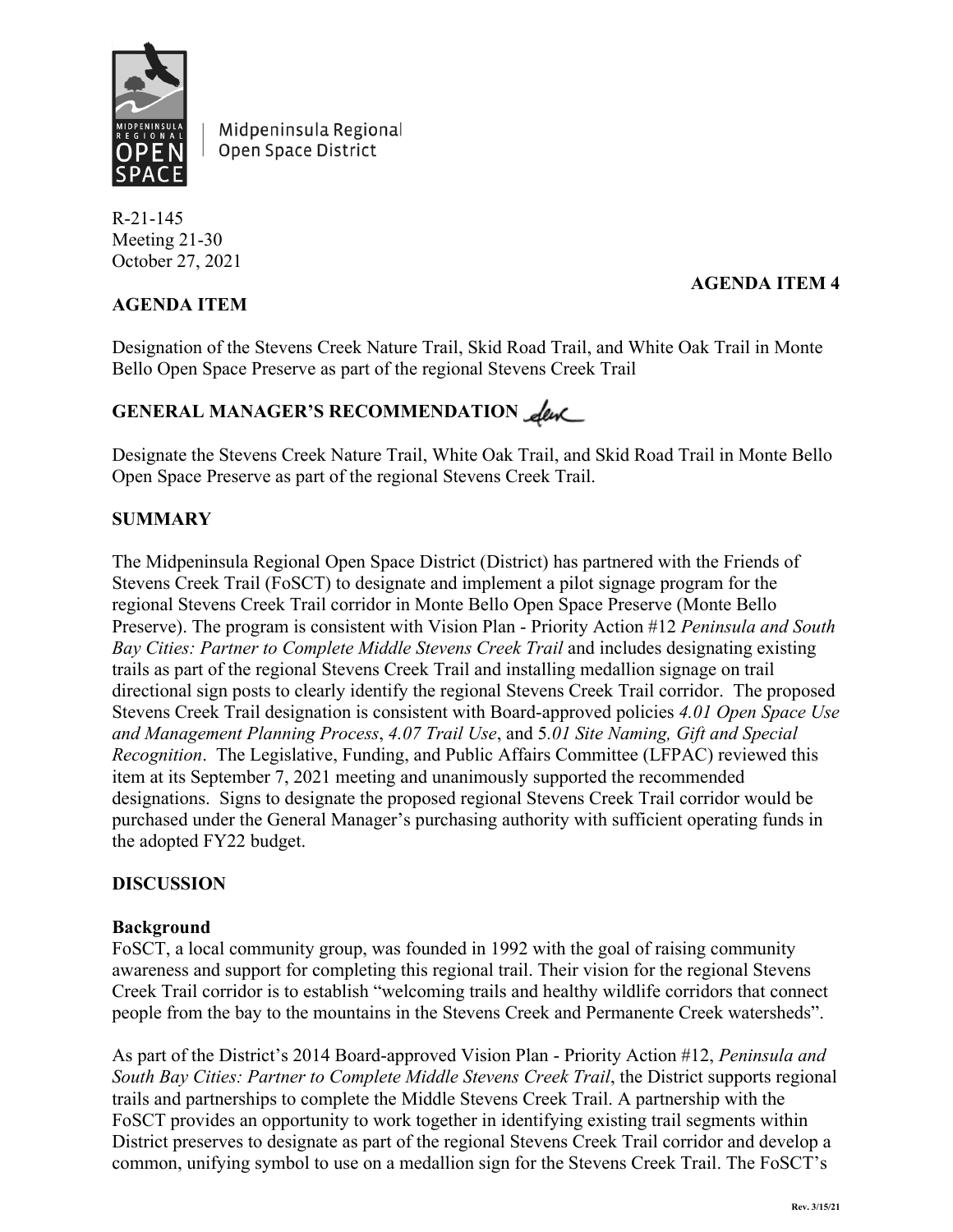goal for the medallion sign is to "establish a consistent identity for the trail that promotes usage, interest and support". The Middle Stevens Creek Trail will one day connect to longer-term regional trails planning effort that forms part of Vision Plan Priority Action /MAA #17 *Complete Upper Stevens Creek Trail*.

## **Letter of Intent**

In August 2020, under the General Manager's authority, the District entered into a Letter of Intent with the FoSCT to collaborate on a pilot signage project in Monte Bello Preserve to potentially name existing trails as part of the Stevens Creek Trail corridor and incorporate the new medallion signage within District lands. The letter of intent between the District and the FoSCT outlines how the District works with FoSCT in the trail designation evaluation process, trail sign procurement, and long-term maintenance. The Letter of Intent includes the following:

Evaluation of District Trails for Designation and Naming

- Outlines the process of identifying proposed trails and District review and approval process for proposed trail designation and naming.
- Discusses how the District will consider future partnerships in later phases and future funding for additional signage.

## Trail Sign Procurement and Maintenance:

- Discusses how the District will purchase and install signs for the pilot project at Monte Bello Preserve.
- Specifies the responsibilities when FoSCT will purchase replacements signs, and the District will install replacement signs.

#### **Regional Trail Designation and Naming**

District staff worked closely with FoSCT to identify existing District trails to consider for designation as part of the regional Stevens Creek Trail for the pilot signage program (Attachment 2). The regional Stevens Creek Trail designation evaluation process and naming convention are similar to that of the Bay Area Ridge Trail (Ridge Trail) process, whereby existing trail segments retain their original name and are identified as part of the larger regional trail with a metal medallion sign (Attachment 3). The three District trails proposed to be designated as part of the regional Stevens Creek Trail corridor are on the northern portion of Monte Bello Preserve and span roughly four miles of existing preserve trails, including Stevens Creek Nature Trail, Skid Road Trail, and White Oak Trail. The trails were selected due to their proximity to the Stevens Creek watershed and the trail uses. Stevens Creek Nature Trail is the closest trail to the watershed, running parallel to the creek. The White Oak Trail is the closest multi-use trail, and the watershed intersects at Skid Road and Stevens Creek Nature trail.

Similar to the Ridge Trail, the Stevens Creek Trail designation process utilizes three types of trail classifications. The trail classifications are based off the Ridge Trail terminology guidelines and are defined below:

- **Primary trail** part of the "main" continuous Stevens Creek Trail route or regional loop. Trail segments must meet all or most of the siting criteria, including:
	- o Multi-use does or will accommodate hiking, cycling, and horseback riding.
	- o Continuous does or will provide an uninterrupted, continuous route.
	- o Location runs on or near Stevens Creek where possible.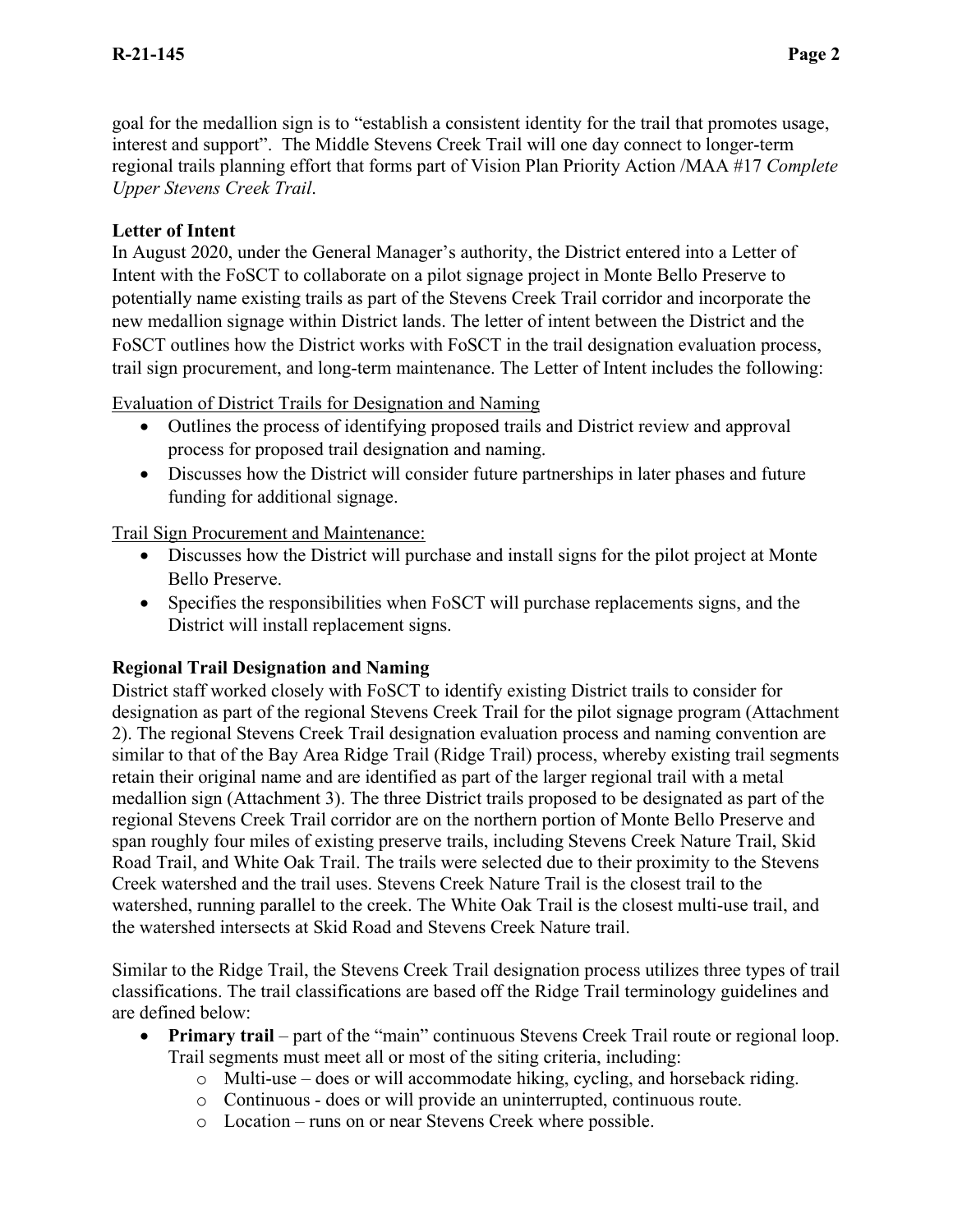- **Regional connector trail** a regional connector trail that connects primary trails along the Stevens Creek Trail corridor to other significant or regional trails (e.g., the Ridge Trail) and functions as a high-value trail in its own right.
- **Spur trail** provides out-and-back access from primary trail to a point of interest.

For the pilot signage program, the General Manager recommends the following designations:

- Designate the White Oak Trail and a section of the Stevens Creek Nature Trail as primary trails of the regional Stevens Creek Trail corridor (both segments allow multi-use).
- Designate the Skid Road Trail as a regional connector trail, connecting the Stevens Creek Trail corridor to the Ridge Trail.
- Designate the Stevens Creek Nature Trail as a spur trail since the trail leads to a destination from the Stevens Creek Trail corridor. Since the Stevens Creek Nature Trail is hiking-only, this precludes it from being part of the main multi-use regional trail.

District Staff met with Santa Clara County Parks to discuss the proposed signage and participate in a multi-agency signage working group. A sign plan has been developed and reviewed by FoSCT to identify the Preserve locations for installing the proposed medallion and will be reviewed for final approval by the District General Manager.

Under Vision Plan - Priority #17, *Regional: Complete Upper Stevens Creek Trail*, the District and Santa Clara County Parks will be collaborating on a future planning effort to complete a multi-use regional trail connection between Stevens Creek County Park, Picchetti Ranch Open Space Preserve, and extending further up the ridge to Monte Bello Open Space Preserve. This project is identified on the Board-approved Measure AA 5-Year Projects List. Pending completion of a Trails Plan for the Upper Stevens Creek Trail, District Staff would bring additional Stevens Creek Trail designations to the Committee and Board for review. At this time, Stevens Creek Nature Trail, Skid Road Trail, and White Oak Trail are the only trails being considered for the Stevens Creek Trail designation. The trail designation and installation of medallion signage is the first phase of FoSCT's vision for the Stevens Creek Trail corridor. In future phasing, the District may partner with FoSCT to develop trailhead signage and/or interpretive signage on the Stevens Creek Trail within District preserves.

#### **Continued Regional Trail Planning and Collaboration**

FoSCT has taken the lead in facilitating partner agency discussions with multiple cities, Santa Clara County Parks, and the District who have jurisdiction along the Stevens Creek Trail regarding planning and implementation of a sign program and obtaining input on the medallion. On June 22, 2021 they hosted a multi-agency meeting with representatives from the cities of Cupertino, Sunnyvale, and Mountain View, Santa Clara County Parks and the District to obtain alignment on the proposed medallion signage and sign plan. With the Stevens Creek Trail's regional trail connections to both the Bay Area Ridge Trail and Bay Trail, representatives from both agencies were also in attendance. At this meeting, all agency staff shared their support for the regional trail signage project and are interested in moving forward as a working group to allow an opportunity for the agencies to work together on shared interests in design, implementation and communications about the regional trail. Pending District designation of the Stevens Creek Trail alignment, the District would be the first agency to use the medallion, which is an important first step towards encouraging other cities and agencies to adopt the use of a unifying symbol for the Stevens Creek Trail.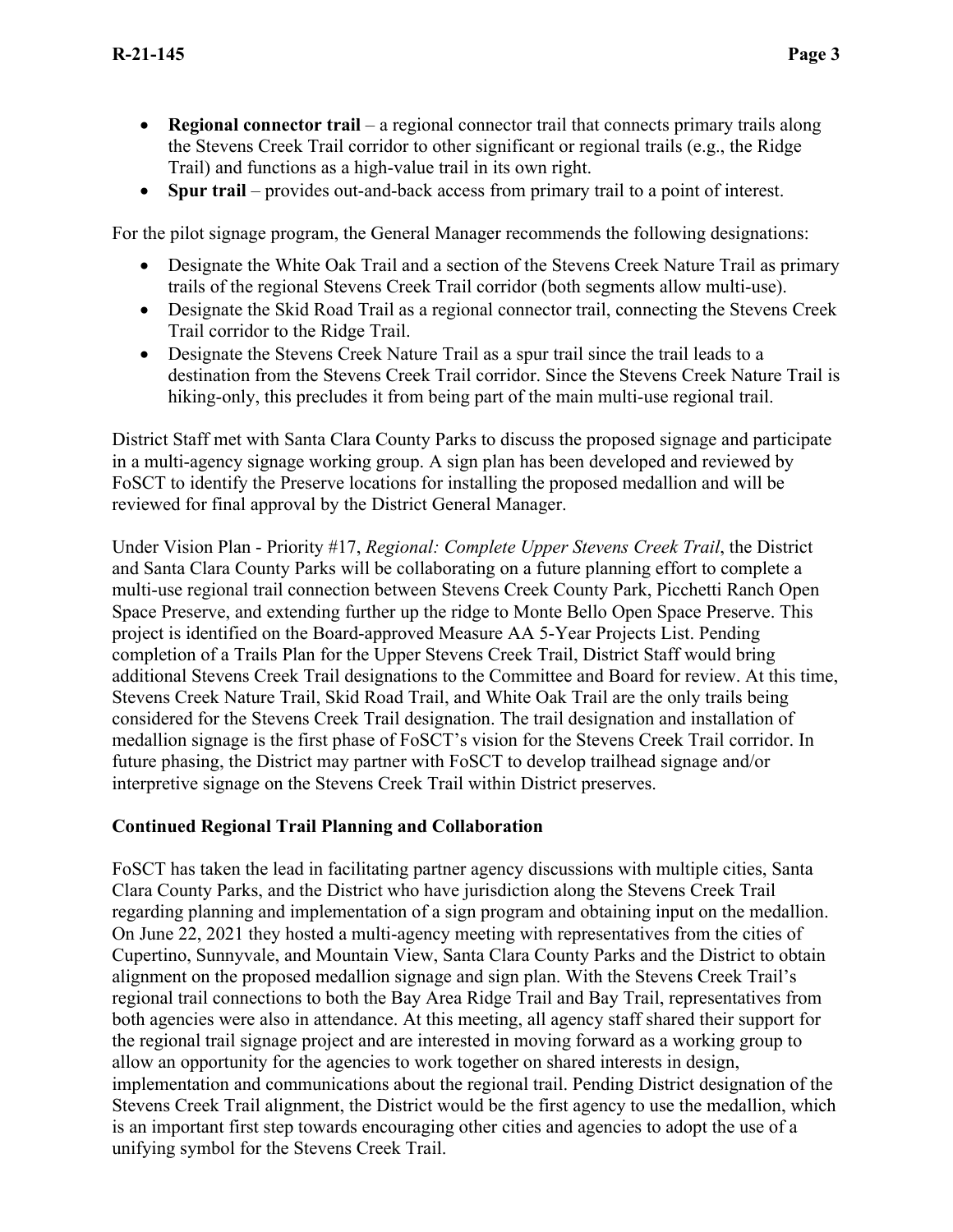## **FISCAL IMPACT**

The Letter of Intent with the FoSCT states the District will purchase and install the signs for the pilot program. The sign purchase in FY22 will be under the General Manager's purchasing authority. There are sufficient funds in the adopted FY22 operating budget for the sign purchase and implementation. Sign purchase and implementation are not funded by Measure AA.

## **BOARD AND COMMITTEE REVIEW**

On September 7, 2021, LFPAC voted unanimously to forward a recommendation to the full Board to designate the Stevens Creek Nature Trail, Skid Road Trail, and White Oak Trail in Monte Bello Open Space Preserve as part of the regional Stevens Creek Trail to the full Board [\(R-21-118,](https://www.openspace.org/sites/default/files/20210907_SCTDesignation_R-21-118.pdf) draft meeting minutes attached as Attachment 4). Questions and comments raised by committee members included:

- Proper installation of the medallion signs to prevent theft and combining signage to reduce the number of signs in the Preserve. Staff confirmed the medallions will be firmly secured and co-located on existing signposts to reduce to addition of new signposts.
- Whether District lands are the first place where medallions will be installed along the regional trail and if there are any other hiking-only trails that will be considered for the Stevens Creek Trail designation. Staff confirmed that Monte Bello Preserve will be the first location for the new medallions, and the District will be the first agency to install the medallion signage. The District will continue to participate in the FoSCT working group to share the designation and installation experience with other agencies. Since the goal of the Stevens Creek Trail is focused on designating trails that serve multiple uses (hiking, cycling, and horseback riding), staff does not anticipate additional hiking-only trails for the Stevens Creek Trail designation.

#### **PUBLIC NOTICE**

Public notice was provided as required by the Brown Act. Members of the Monte Bello preserve and Regional Trails interested parties list and adjoining landowners were notified via email by the District. In addition, the FoSCT notified members on their interested parties list.

#### **CEQA COMPLIANCE**

This item is not a project subject to the California Environmental Quality Act.

#### **NEXT STEPS**

If the trail designation is confirmed by the Board, Staff will purchase and install medallion signs on existing trail directional signposts on the designated trails. Digital maps will be updated showing the Stevens Creek Trail designation.

Attachments:

- 1. Letter of intent
- 2. Map of trails to be designated
- 3. Stevens Creek Trail medallion sign
- 4. Draft Meeting Minutes from September 7, 2021 LFPAC Meeting